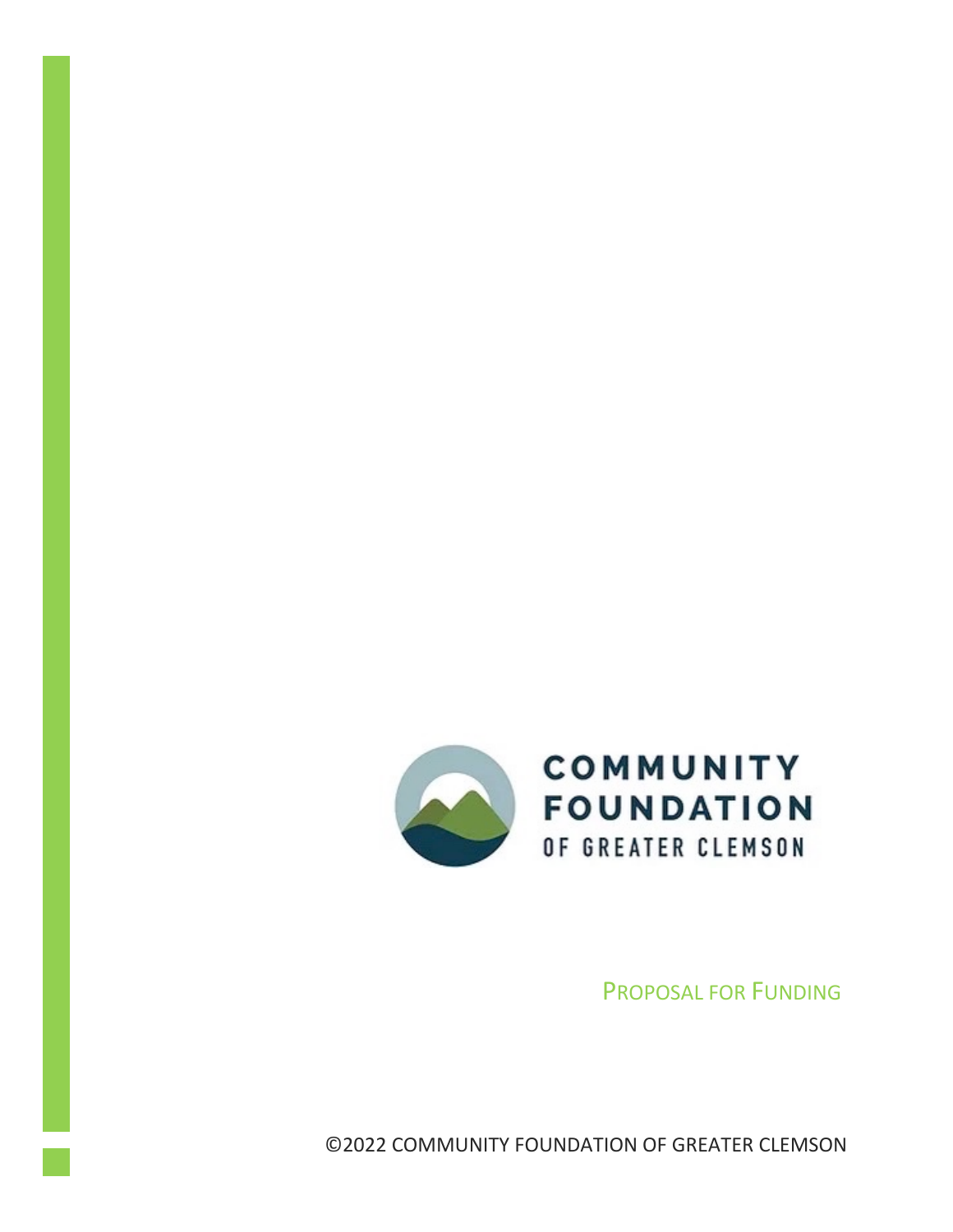

## **2022 Request for Grants and Awards Proposal Form**

## Due Date for Proposals: **June 24, 2022**

## Overview

The Community Foundation of Greater Clemson is on a mission to invest in our community through grantmaking and capacity building.

To apply, an organization must meet two criteria:

- 1. Provide documentation that they operate within a non-profit organization, and
- 2. Focus on projects/outcomes that serve to positively affect segments of the greater Clemson community.

To improve your application's chances of winning a grant/award, it is recommended you focus your request for an award by declaring in your application the specific project *that strategically aligns* to one or both of CFCG's missions:

- 1. Raising literacy rates, and
- 2. Preserving community by supporting our neighborhoods.

## Instructions for the 2022 Proposal for Competitive Grants and Award

The proposal for a grant or award from the Community Foundation should be limited to five pages. Submit the proposal electronically to: submissions@cfgcsc.org. The following items are to be completed using the form on subsequent pages.

- 1. Title—The title of your request should reflect the major project to be funded.
- 2. Principal Investigator Person assigned major responsibility for project.
- 3. If the organization was funded last year, provide your formal report as required. Absent a prior year report, the current proposal will not be considered for funding.
- 4. Amount Requested Total amount of request; The maximum grant award per successful proposal is \$5000.00
- 5. Summary/brief description of the project's primary objective—500 words or less.
- 6. Need/ Reason for Request What community specific problem will your project address?
- 7. Description of Work/ Action Plan—What do you plan to do?
- 8. Expected Outcome(s)—What should result from the actions taken as part of your plan? What are the specific goals that will be met using these funds?
- 9. Related Projects and Experiences—Specifically describe any previous actions, projects or experiences that relate to this project and would impact its success.
- 10. Expected Impact—How will this project impact the greater Clemson community? How many people are impacted within the community?
- 11. Evaluation—How will you assess the impact of this project? How will you know that you accomplished what you proposed?
- 12. Budget—State what you are requesting and how the funds will be used in meeting the goals of the proposed project. The Community Foundation awards may not be used for recurring expenses for the non-profit (i.e., salaries or operating expenses) except in unusual and limited situations.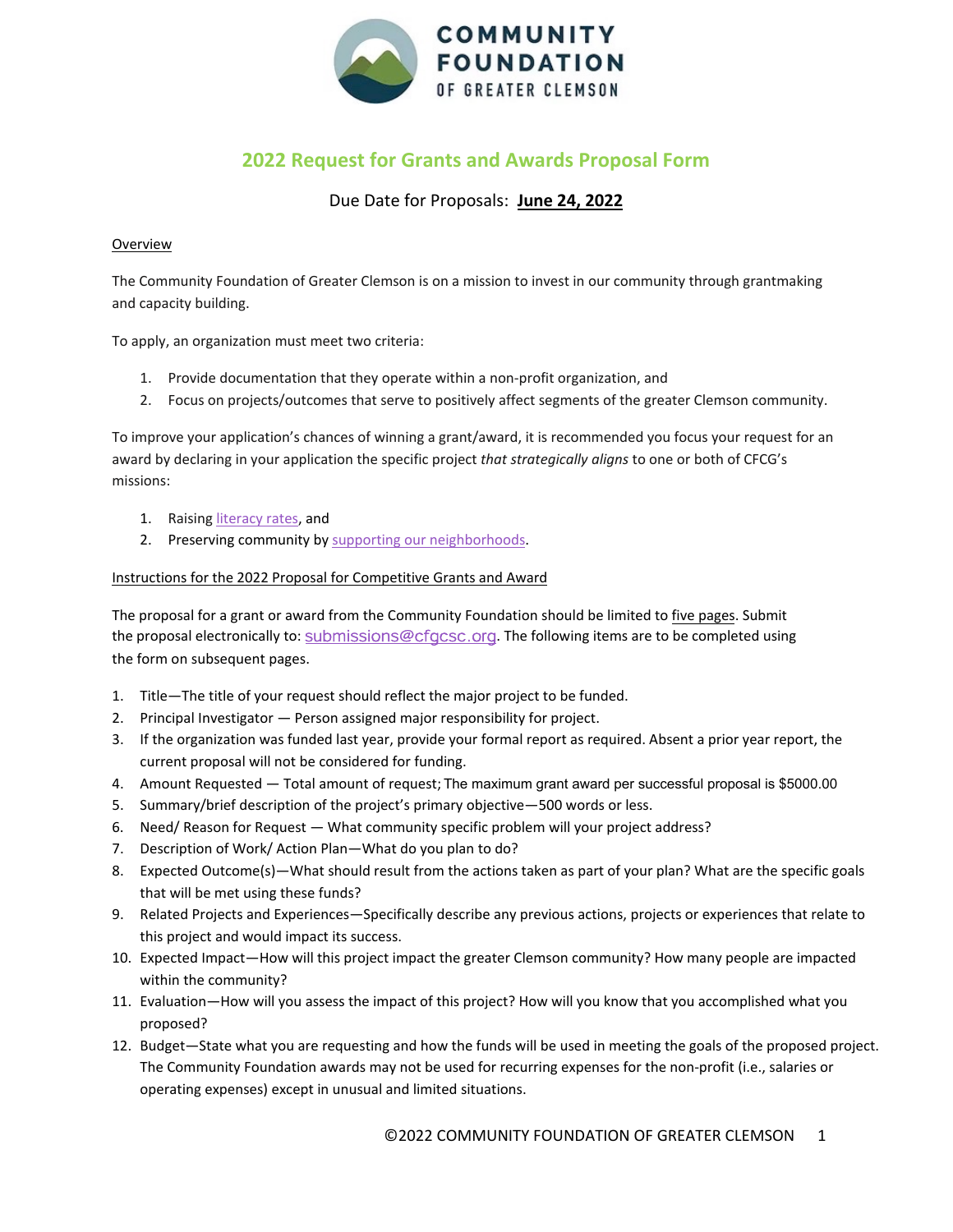

- 13. Additional support—What other funding are you currently receiving, or have you received in the past, that would impact this project? What other funds do you receive currently related to this project. Is this proposal requesting a portion of the project funding or will this request allow the non-profit to complete this project? An application requesting matching funds is acceptable.
- 14. Dissemination of results—How will you inform the Clemson community about your project and its results? A formal report and accounting to the Community Foundation will be required following the completion of the project or the expenditure of the funds. If funded, a formal report is expected by **June 30, 2023,** to the CFGC Executive Director.
- 15. Non-Profit Board approval of the applicant to submit the proposal.
- 16. Proof of non-profit status:
	- a. \*\*If applicable, attach a copy of the IRS letter designating your organization as a nonprofit/501c3.
	- b. Document your non-profit status using another method.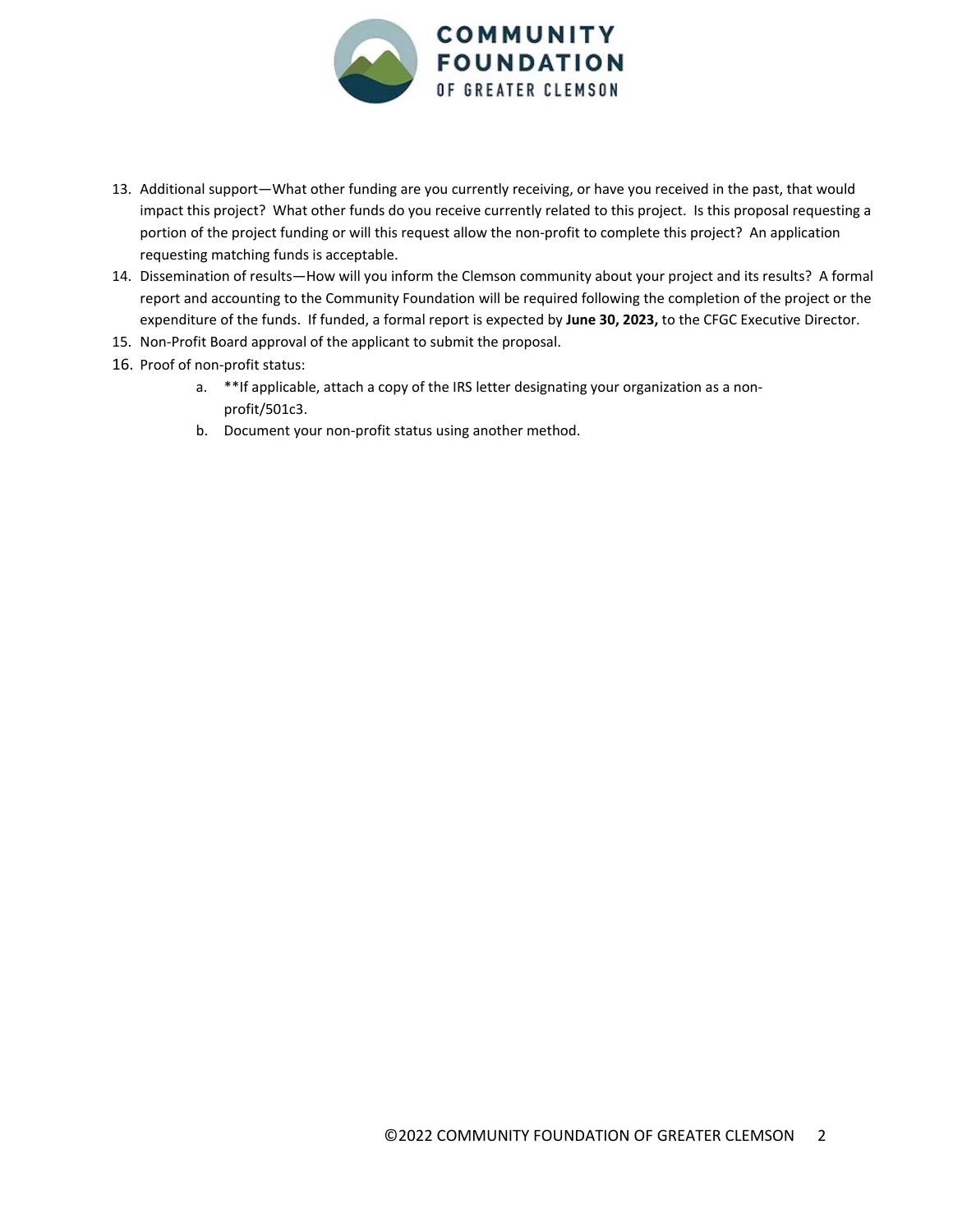

| Title: $(1)$                                                                               |  |
|--------------------------------------------------------------------------------------------|--|
|                                                                                            |  |
| <b>Contact Information:</b>                                                                |  |
| <b>Mailing Address:</b>                                                                    |  |
| Phone:                                                                                     |  |
| Email:                                                                                     |  |
|                                                                                            |  |
| Total Amount requested (limited to a maximum of \$5000) (3)                                |  |
| If funded in the last funding cycle, have you submitted your formal report as requested in |  |

**Brief Description of the project and primary objective:** (4)

If funded, our organization agrees to participate in the Community Foundation promotional activities (interviews, before or after photographs, etc.): Yes \_\_\_ No: \_\_\_

We understand that agreeing or disagreeing to participate will not influence our funding: Yes \_\_\_\_ No: \_\_\_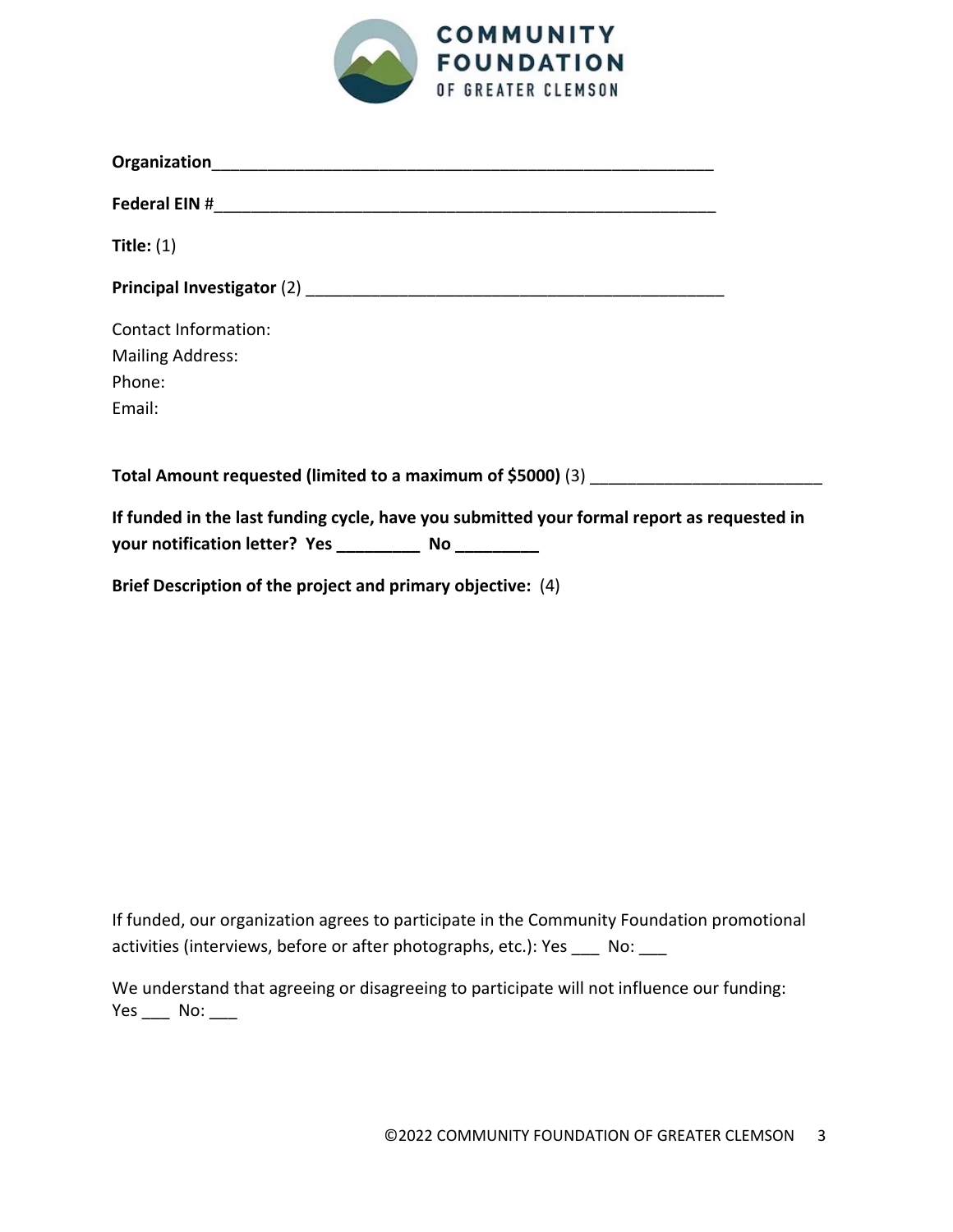

[Please expand space in the required sections below as needed. Maximum total page length: 5 pages.]

**Need/Reason for Request and Impact on the on the Greater Clemson Community:** (5)

**Description of Work/Action Plan:** (6)

**Expected Outcome(s):** (7)

**Related projects and experiences:**(8)

**Expected Impact:** (9)